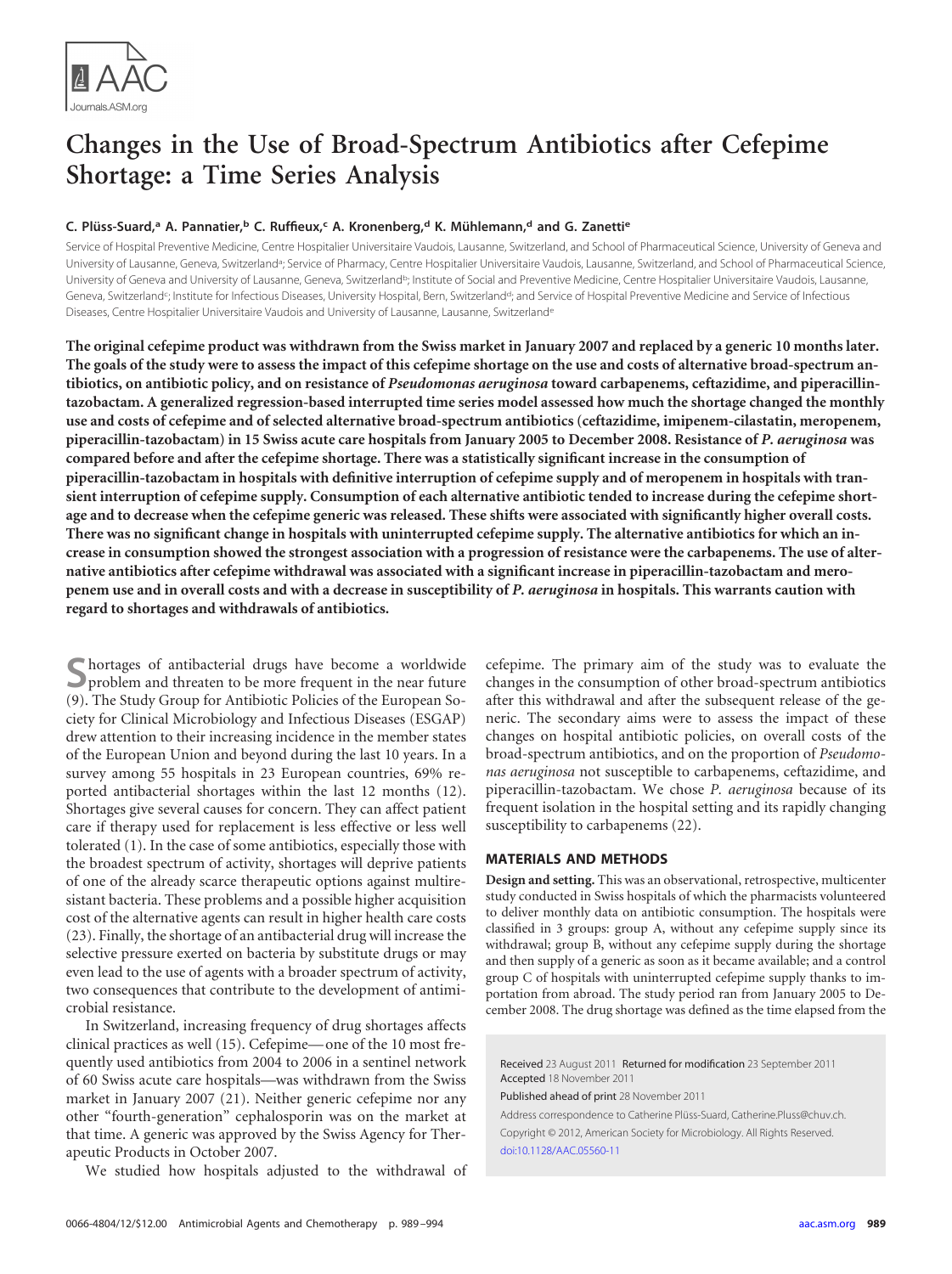date when the manufacturer announced that cefepime was no longer available (January 2007) to the date when the first generic entered the market (October 2007).

**Antibacterial consumption data.** We collected data on the monthly consumption of broad-spectrum antibiotics with anti-*P. aeruginosa* activity that were most often used in Swiss hospitals—namely, cefepime, ceftazidime, piperacillin-tazobactam, imipenem-cilastatin, and meropenem. We obtained a yearly consumption for all antibiotics with ATC codes J01, J04AB, and P01AB.

Antibacterial consumption in grams was converted into defined daily doses (DDD) using the 2009 release of the DDD by the WHO Collaborative Centre for Drug Statistics Methodology [\(25\)](#page-5-4) and then expressed in DDD per 100 occupied bed days per month (DDD/100BD/month).

**Antibiotic policies.** Participants were asked whether cefepime was on their hospital formulary before the withdrawal, if they had antibiotic policies that mentioned cefepime, and how they handled the situation.

**Overall costs.** We calculated the overall costs by summing up the drug costs based on their ex-factory prices (corresponding to the U.S. wholesale acquisition cost [WAC]) and the costs due to the personnel time and the materials required for drug preparation and administration. The costs were then expressed in U.S. dollars per 100 occupied bed days per month (USD/100BD/month).

**Resistance in** *P. aeruginosa* **isolates.** Yearly data were obtained from those study hospitals that were participating to a national surveillance program for antibacterial resistance (www.anresis.ch). The prevalences of nonsusceptibility to carbapenems (meropenem and imipenemcilastatin), ceftazidime, and piperacillin-tazobactam among *P. aeruginosa* isolates were obtained by dividing the number of isolates either resistant or with intermediate susceptibility by the total number of clinical isolates. MICs were determined according to Clinical and Laboratory Standards Institute (CLSI) guidelines. Doubles, defined as the same microorganism with the same resistance profile in the same patient during the preceding year, were excluded from analysis.

**Data analysis.** The impact of cefepime shortage on antibiotic policy was estimated by the proportion of hospitals having recommended each one of the (nonexclusive) alternative solution. To estimate and assess the effect of cefepime withdrawal on the consumption of the broad-spectrum antibiotics over time, an interrupted time series (ITS) model was used. First, the Dickey-Fuller test was used to test the appropriateness of the ITS regression (test for trend stationarity in the data) [\(7\)](#page-4-3). We then identified the presence of autocorrelation and chose a lag of three, according to the rule of  $4(T/100)^{2/9}$ , where *T* is the number of observations (*T* = 48) [\(19\)](#page-5-5). The regressions were performed with Newey-West standard errors [\(24\)](#page-5-6). For groups A and C, the statistical model included 3 independent variables: (i) a variable which codes for time (from 1 to the time point *t*), with a coefficient that may be interpreted as the slope of the increase (or decrease) of the consumption before the withdrawal; (ii) a variable "withdrawal" coded as a dichotomous dummy term (0 for prewithdrawal time points, 1 for postwithdrawal time points), with a coefficient corresponding to the change in level immediately after the withdrawal; (iii) an interaction term between "time" and "withdrawal" was coded 0 for all the prewithdrawal time points and then increased across the postwithdrawal time points. The coefficient of this variable corresponded to the change in the slope after the withdrawal. The model for group B had two more independent variables: (i) a variable for the change in level after introduction of the generic and (ii) an interaction term for estimating the change in slope after the end of the shortage. A similar model was used to assess the effect of the cefepime withdrawal on the overall costs of each antibiotic over time.

A paired Wilcoxon signed-rank test was performed to compare differences among means of costs as well as carbapenem susceptibility of *P. aeruginosa* before and after withdrawal of the original cefepime product. A *P* value of less than 0.05 was considered statistically significant. Statistical analyses were conducted using Stata software 11.0 (Stata Corp., College Station, TX).

#### **RESULTS**

Fifteen acute care hospitals participated in the study. Group A (definitive interruption of cefepime supply) included 6 hospitals (from 95 to 365 beds), group B (transient interruption of supply) included 7 hospitals (from 122 to 1,118 beds), and two hospitals (94 and 123 beds) were in group C (no interruption of supply).

**Impact of cefepime shortage on antibiotic policy.** Before withdrawal, the original cefepime product was on the hospital formulary in all participating hospitals. Written information about the withdrawal was sent to prescribers by infectious disease specialists, pharmacists, or drug committees in all the hospitals that had to deal with the withdrawal. They recommended alternatives such as piperacillin-tazobactam (80% of these hospitals), imipenem-cilastatin (67%), ceftazidime (60%), meropenem (40%), or ciprofloxacin (13%). Some of them encouraged the consumption of other antibiotics, like amoxicillin-clavulanic acid (7%) or ertapenem (7%). The largest hospital reserved its cefepime stockpile for selected wards. Six months after withdrawal, 6/15 (40%) hospitals had officially replaced cefepime in their local guidelines by a substitute drug.

**Impact of cefepime shortage on antibiotic consumption.** [Fig](#page-2-0)[ure 1](#page-2-0) shows the monthly consumption of the five antibiotics in the three groups over the study period.

In group A, the estimated underlying trend of cefepime consumption was already decreasing before the withdrawal by 0.05 DDD/100BD/month (95% confidence interval [CI],  $-0.07$  to  $-0.03; P < 0.001$ ) [\(Table 1\)](#page-3-0). A significant increase in the already upward trend was observed after the withdrawal for piperacillintazobactam  $(+0.03 \text{ DDD}/100 \text{BD}/\text{month}$  [95% CI, 0.01 to 0.04];  $P < 0.01$ ), although there was a significant decrease in the level at the moment of the withdrawal  $(-0.28 \, [95\% \, \text{CI}, -0.45 \, \text{to} \, -0.11];$  $P < 0.01$ ). The use of imipenem-cilastatin increased until the withdrawal  $(+0.03 \text{ DDD}/100 \text{BD}/\text{month}$  [95% CI, 0.02 to 0.04];  $P < 0.001$ ) and then remained stable. The withdrawal did not have any impact on the low use of ceftazidime and meropenem in this group.

Group B also showed a decrease in cefepime consumption of 0.13 DDD/100BD/month (95% CI,  $-0.19$  to  $-0.07; P < 0.001$ ) before the withdrawal. We noted a statistically significant 0.14 DDD/100BD/month increase (95% CI, 0.04 to 0.23;  $P < 0.01$ ) in the consumption of meropenem during the cefepime shortage followed by a new reverse change after the introduction of the generic (-0.17 [95% CI, -0.28 to -0.04];  $P < 0.01$ ). Each alternative antibiotic had increased its consumption during the shortage.

We observed no statistically significant change in the level and trend in the consumption of broad-spectrum antibiotics other than cefepime after its withdrawal in control group C.

[Figure 2](#page-3-1) shows the yearly global antibiotic consumption in the three groups from 2005 to 2008, expressed in defined daily doses per 100 bed days, and the proportion of broad-spectrum antibiotics (cefepime, ceftazidime, imipenem-cilastatin, meropenem, piperacillin-tazobactam) and selected antibiotics with narrower spectrums (amoxicillin-clavulanic acid, cefuroxime, ceftriaxone, metronidazole, ciprofloxacin, and clarithromycin). We observed a slight decrease of use for the broad-spectrum antibiotics between 2007 and 2008 in groups A and B, where the proportions of narrower-spectrum antibiotics increased, respectively, by 2% and 1%.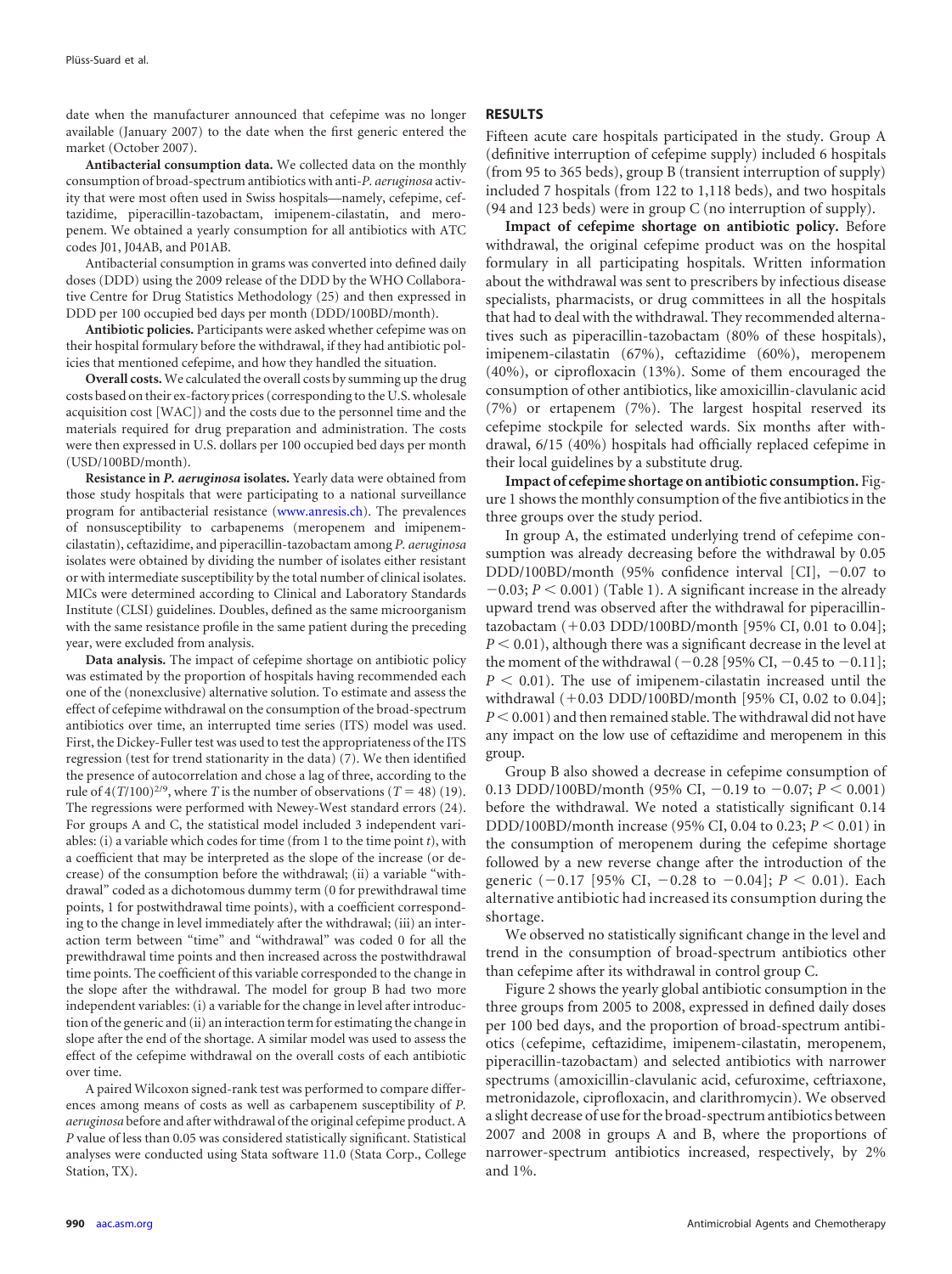

<span id="page-2-0"></span>**FIG 1** Changes in the monthly use of cefepime and other broad-spectrum antibiotics with anti-*Pseudomonas* activity, expressed in defined daily dose per 100 bed days (DDD/100BD) in group A (hospitals with definitive interruption of cefepime supply), group B (hospitals with transient interruption of supply), and group C (control hospitals without interruption of supply) from January 2005 to December 2008.

**Impact on overall costs.** In group A, the mean costs per 100 bed days for the five antibiotics was 259.1 USD before the withdrawal and 391.0 thereafter, a significant 51% increase  $(P < 0.05)$ . Taking each antibiotic separately, the ITS analysis revealed a statistically significant increase in costs for piperacillin-tazobactam  $(+4.29 \text{ USD}/100 \text{BD}/\text{month}$  [95% CI, 2.25 to 6.33];  $P < 0.001$ ).

In group B, the mean costs per 100 bed days was 522.8 USD before the withdrawal and 727.5 thereafter, a significant 39% increase  $(P < 0.05)$ . Taking each antibiotic separately, a significant increase in costs was found for imipenem-cilastatin  $(+7.79 \text{ USD}/$ 100BD/month [95% CI, 0.6 to 15.0];  $P < 0.05$  and meropenem  $(+3.63$  USD/100BD/month [95% CI, 1.1 to 6.1];  $P < 0.01$ ). After the generic cefepime market entry, imipenem use decreased by 16.92 USD/100BD/month (95% CI,  $-23.5$  to  $-10.4$ ;  $P < 0.05$ ) and meropenem by 5.56 (95% CI,  $-8.4$  to  $-2.8; P < 0.001$ ). The costs of ceftazidime increased during the shortage, although this was not statistically significant, but we noticed a statistically significant decrease in cost level (-9.64 USD/100BD/month [95% CI,  $-18.8$  to  $-0.5$ ;  $P < 0.05$ ) and trend  $(-4.38 \text{ USD}/100 \text{BD}/100 \text{BD})$ month [95% CI,  $-6.2$  to  $-2.5$ ];  $P < 0.001$ ) after the generic cefepime market entry. The control group had a mean cost of 328.0 USD before and 432.5 USD after the shortage, a 32% increase. The ITS analysis revealed no statistically significant change in use after the cefepime withdrawal.

**Impact on susceptibility patterns of** *Pseudomonas aeruginosa***.** The proportion of nonsusceptible *P. aeruginosa* was 13.7% in 2006 (a total of 711 isolates from 8 hospitals) and 15.8% in 2008  $(1,233 \text{ isolates})$  for carbapenems  $(P = 0.26)$ , 8.9% (a total of 776) isolates from 8 hospitals) and 11.5% (1,240 isolates) for ceftazidime  $(P = 0.12)$ , and 4.8% (a total 632 isolates from 7 hospitals) and 7.4% (1,065 isolates) for piperacillin-tazobactam ( $P = 0.24$ ). Taking each hospital separately and ranking the hospitals according to the differences in proportion of carbapenem-nonsusceptible *P. aeruginosa*, we show in [Fig. 3](#page-3-2) that for 6/8 hospitals the difference was positive and that the 4 hospitals with a significant increase in level or trend in consumption of meropenem and/or imipenem are the 4 hospitals with the numerically largest change in proportion of carbapenem-nonsusceptible *P. aeruginosa*.

### **DISCUSSION**

This study assessed the consequences of a shortage of cefepime on the consumption of other broad-spectrum antibiotics, the overall costs associated with the consumption of these antibiotics, and the susceptibility rates of one selected microorganism, i.e., *P. aeruginosa*, to some of the antibiotics that can be used instead of cefepime (carbapenems, ceftazidime, and piperacillin-tazobactam). A first finding was that cefepime withdrawal was associated with a statistically significant increase in the consumption of piperacillin-tazobactam in group A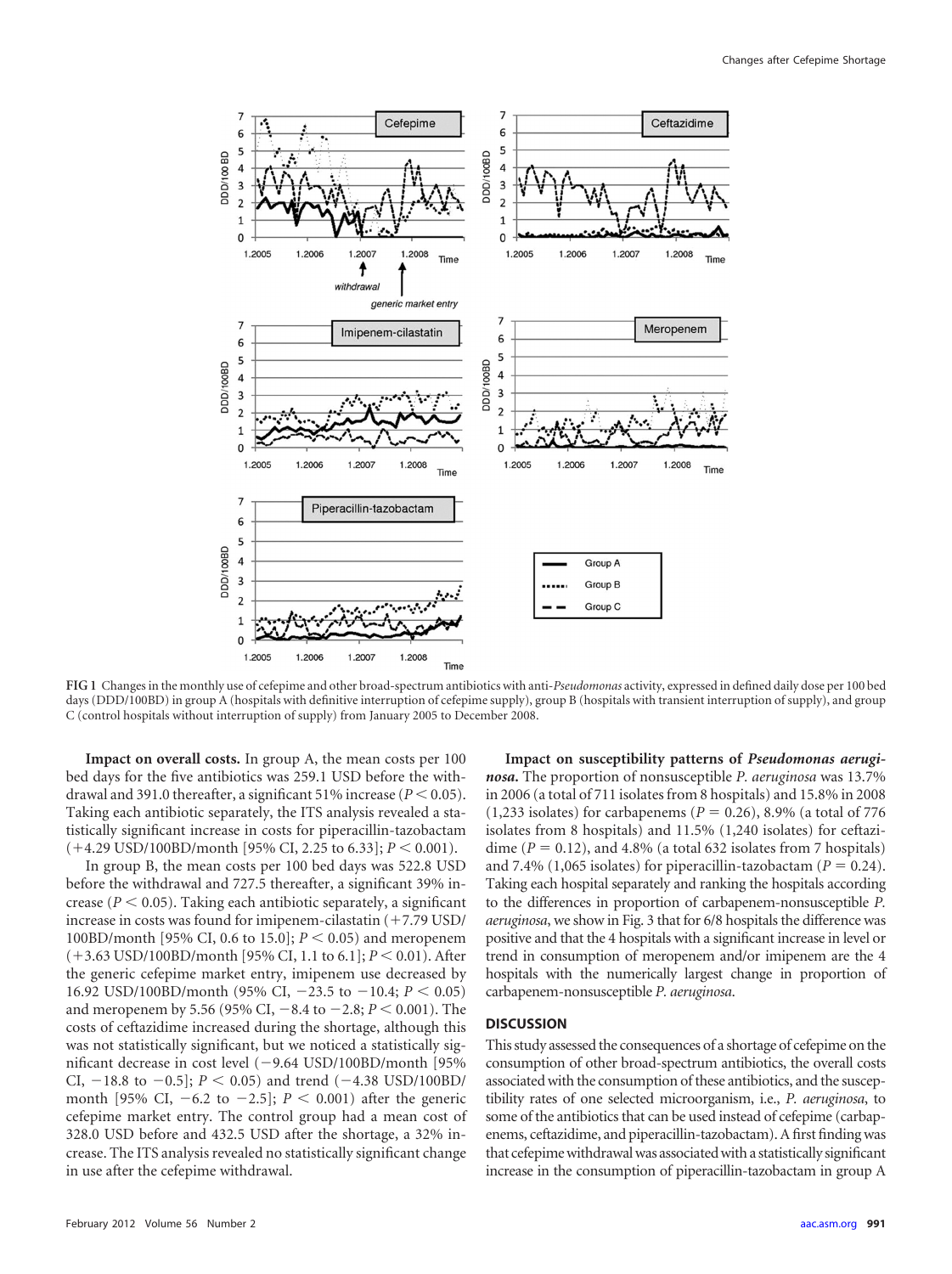|                                                                                                                                                                                                                |                                                                                              | Thange, in DDD/100BD/mo (P value) <sup>a</sup>                                                                        |                                                                                |                                                                                         |                                                                                                         |                                                                        |                                                                                                    |                                                                           |                                                                                 |                                                                                                             |                                                                                                            |
|----------------------------------------------------------------------------------------------------------------------------------------------------------------------------------------------------------------|----------------------------------------------------------------------------------------------|-----------------------------------------------------------------------------------------------------------------------|--------------------------------------------------------------------------------|-----------------------------------------------------------------------------------------|---------------------------------------------------------------------------------------------------------|------------------------------------------------------------------------|----------------------------------------------------------------------------------------------------|---------------------------------------------------------------------------|---------------------------------------------------------------------------------|-------------------------------------------------------------------------------------------------------------|------------------------------------------------------------------------------------------------------------|
|                                                                                                                                                                                                                | Group A                                                                                      |                                                                                                                       |                                                                                | Group B                                                                                 |                                                                                                         |                                                                        |                                                                                                    |                                                                           | Group C                                                                         |                                                                                                             |                                                                                                            |
| gmr                                                                                                                                                                                                            | withdrawal (Jan. Level<br>Avg monthly use<br>before cefepime<br>2005 to Dec.<br><b>(900;</b> | immediately after<br>the withdrawal                                                                                   | withdrawal (Jan.<br>2007 to Dec.<br>Trend after<br>cefepime<br>2008)           | withdrawal (Jan.<br>Avg monthly use<br>before cefepime<br>2005 to Dec.<br>2006)         | Level immediately<br>after cefepime<br>withdrawal                                                       | Trend during<br>(Jan. 2007 to<br>Sept. 2007)<br>cefepime<br>shortage   | market entry<br>immediately<br>after generic<br>Level                                              | Trend after generic<br>market entry (Oct.<br>2007 to Dec. 2008)           | withdrawal (Jan.<br>before cefepime<br>Avg monthly use<br>2005 to Dec.<br>2006) | immediately<br>withdrawal<br>after the<br>Level                                                             | Jan. 2007 to<br>withdrawal<br>Irend after<br>Dec. 2008)<br>zefepime                                        |
| iperacillin-tazobactam 0.01 (<0.01*)<br>mipenem-cilastatin<br>Aeropenem<br>eftazidime<br>efepime                                                                                                               | $0.03$ (< $0.001*$ )<br>0.00(0.45)<br>0.00(0.58)                                             | $-0.05 \le 0.001$ *) $-0.95 \le 0.01$ *) $0.05 \le 0.05$<br>$-0.28(0.004*)$<br>0.01(0.57)<br>0.01(0.85)<br>0.21(0.13) | $-0.04$ (<0.001*)<br>(10.001)<br>(1)<br>(0.57)<br>0.00(0.53)<br>0.00(<br>0.03( | $0.03$ (< $0.001*$ )<br>$0.01$ (< $0.001$ <sup>*</sup> )<br>$0.04(0.04*)$<br>0.01(0.38) | $-0.13$ (<0.001*) $-2.53$ (<0.001*)<br>$-0.68(0.016*)$<br>$-0.18(0.16)$<br>$0.04(0.58)$<br>$0.05(0.86)$ | $0.14(0.001*)$<br>0.11(0.06)<br>0.02(0.34)<br>0.01(0.27)<br>0.03(0.38) | $1.17 \, (\leq 0.001^*)$ 0.05 (0.19)<br>$-0.38(0.04*)$ 0.03 (0.09)<br>$-0.13(0.01*)$<br>0.04(0.76) | $-0.04 (-0.001*)$<br>$-0.08 (-0.001*)$<br>$-0.17(0.002*)$ $-0.17(0.009*)$ | $-0.10(0.001*)$<br>$0.01(0.014*)$<br>0.04(0.05)<br>0.00(0.22)<br>0.02(0.11)     | $-0.19(0.06)$<br>$\begin{array}{c} 0.00~(0.93) \\ -0.40~(0.14) \end{array}$<br>$-0.78(0.05)$<br>0.17(0.663) | $0.13(0.002*)$<br>$\begin{array}{c} 0.00\ (0.17) \\ -0.01\ (0.53) \end{array}$<br>0.01(0.44)<br>0.03(0.29) |
| The coefficients of the time series analysis are expressed in defined daily doses per 100 bed days per month. P values are given in parentheses and are noted with an asterisk when statistically significant. |                                                                                              |                                                                                                                       |                                                                                |                                                                                         |                                                                                                         |                                                                        |                                                                                                    |                                                                           |                                                                                 |                                                                                                             |                                                                                                            |

 $\mathbf{L}$ 



Broad spectrum antibiotics

<span id="page-3-1"></span>**FIG 2** Global antibiotic consumption (ATC code, J01, J04AB, and P01AB) in groups A, B, and C from 2005 to 2008, expressed in defined daily doses (DDD) per 100 bed days, and proportion of broad-spectrum antibiotics (cefepime, ceftazidime, imipenem-cilastatin, meropenem, piperacillin-tazobactam) and selected antibiotics with narrower spectrums (amoxicillin-clavulanic acid, cefuroxime, ceftriaxone, metronidazole, ciprofloxacin, and clarithromycin).

(hospitals with definitive interruption of cefepime) and of meropenem in group B (hospitals with transient interruption of cefepime supply). We observed in group B that the consumption of each alternative antibiotic increased during the cefepime shortage. Use of narrower-spectrum antibiotics slightly increased in groups A and B between the periods before and after withdrawal. This may be due to the fact that some hospitals encouraged their consumption in the information about cefepime withdrawal. Second, the shift toward more expensive broad-spectrum agents increased the overall costs significantly in groups A and B. The ITS analysis revealed an increase



<span id="page-3-2"></span><span id="page-3-0"></span>**FIG 3** Difference in proportions of *Pseudomonas aeruginosa* not susceptible to carbapenems (imipenem-cilastatin and meropenem), ceftazidime, and piperacillin-tazobactam between 2006 and 2008 in 8 of 15 participating hospitals. The asterisks represent the statistically significant increase in consumption level or trend for imipenem-cilastatin and/or meropenem, ceftazidime, and piperacillin-tazobactam.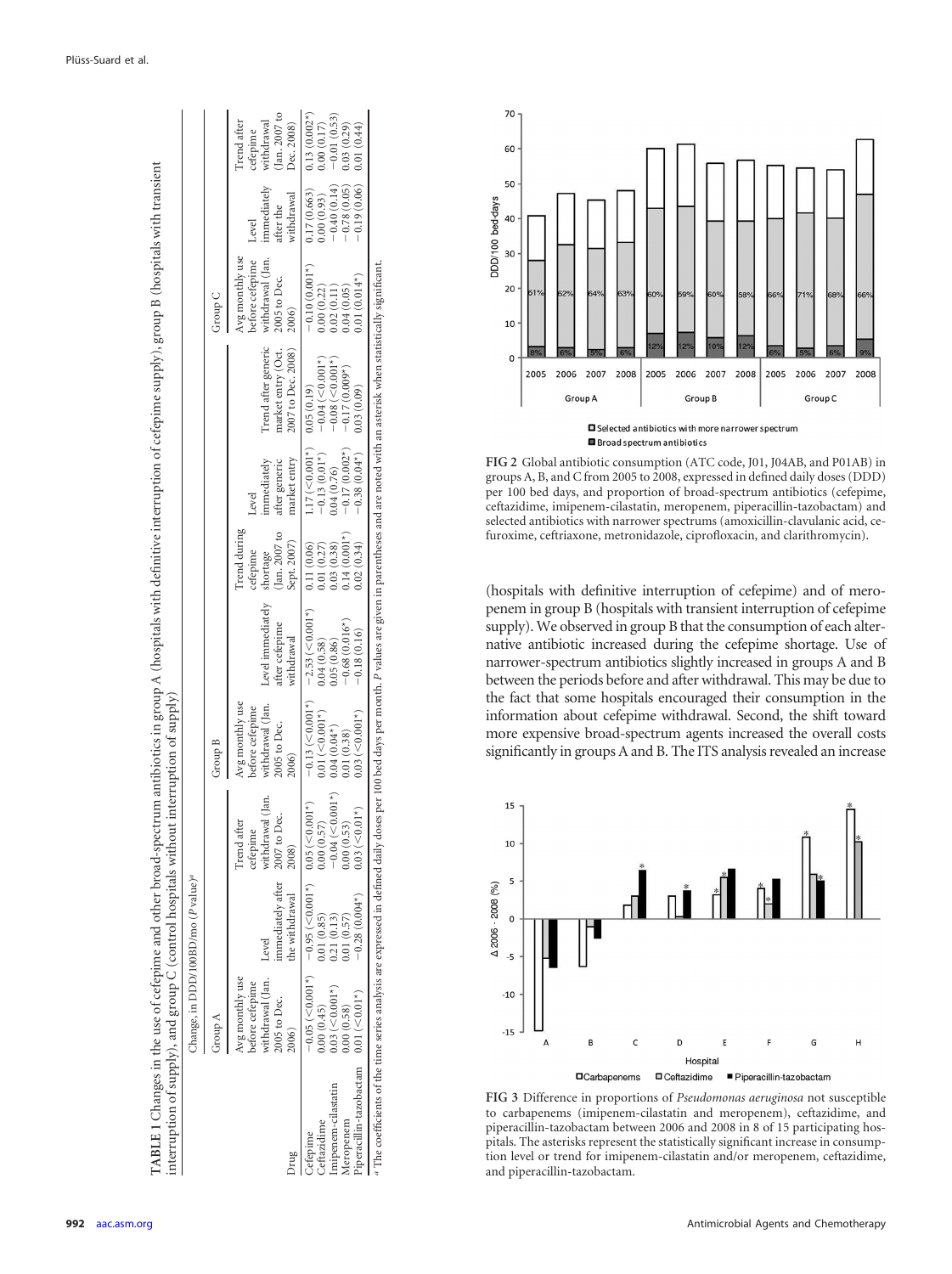in expenses for piperacillin-tazobactam in group A and for imipenem-cilastatin and meropenem in group B. Third, the proportion of *P. aeruginosa* isolates nonsusceptible to carbapenems, ceftazidime, and piperacillin-tazobactam increased, although this trend did not reach statistical significance. We found that hospitals with a statistically significant increase in trend or level of carbapenem consumption showed the most important progression in carbapenem resistance. A progression of resistance was also observed, although to a lesser extent, when the use of ceftazidime and piperacillintazobactam statistically increased in trend or level. This suggested that hospitals had to adjust to a cefepime shortage at the price of an increase in resistance in *P. aeruginosa*.

Although the number of drug shortages or withdrawals has been increasing since the early 2000s, published studies of their consequences in the area of antimicrobials are scarce and have not been sufficiently considered. The impact of a piperacillintazobactam shortage was studied by Bosso and Kokko, who observed an increased consumption of cefepime, ticarcillinclavulanate, and antibiotics with antianaerobic activity associated with cost reductions for the institution [\(2\)](#page-4-4). Mendez et al. showed a significant increase of consumption of alternatives in antimicrobial prescribing in patients admitted 6 months before and during the shortage of piperacillin-tazobactam [\(16\)](#page-5-7). The increase of overall costs was consistent with that reported in the study of Baumer et al., who found a significant negative impact of drug shortages on finances in hospitals [\(1\)](#page-4-2). Harbarth et al. observed the effect of penicillin G shortage used for intrapartum prophylaxis of group B streptococcal disease in a tertiary care center [\(13\)](#page-4-5). The consumption of penicillin G was replaced in obstetrics by ampicillin and in nonobstetric patients potentially eligible for penicillin G treatment by broad-spectrum antibiotics: 62% of patients received cephalosporins, 34% fluoroquinolones, and 25% ampicillin or ampicillin-sulbactam. They concluded that shortage-triggered treatment changes had a negative effect on prescribing patterns.

The relevance of these findings lies in the long-term consequences of antibacterial shortages and especially withdrawals. First, they reduce the therapeutic options available to treat a given bacterium or infection, while using a diversity of therapeutic options, in the context of a formal cycling or not, is one of the recommended strategies to minimize the spread of resistance [\(4,](#page-4-6) [5,](#page-4-7) [8\)](#page-4-8). Shortages and withdrawals may even leave patients infected by multiresistant organisms without therapeutic options. Shortages would not be so worrisome if the absence of new antibiotics under development was not threatening public health [\(3,](#page-4-9) [10,](#page-4-10) [11\)](#page-4-11). Second, shortages and withdrawals may compromise costeffectiveness of antibiotic therapy. Cefepime, for instance, has been shown to be cost-effective compared to alternative therapies [\(17,](#page-5-8) [20\)](#page-5-9). Of note, although ertapenem also has a broad spectrum of activity, it has not been analyzed in this study. Prescription data were observed for this antibiotic only since 2006, and this did not comply with the criteria of using time series analysis, which required data within a minimum of 12 months before the event. The consumption of ertapenem was low in comparison with that of imipenem and meropenem, and it did not correspond to our choice of comparing antibiotics with anti-*Pseudomonas* activity.

One strength of our study is the use of a generalized regressionbased interrupted times series analysis, a statistical method more robust than the ones used in most previous studies. Nevertheless, we recognize several limitations. First, the impact on patients' outcomes has not been measured. Second, the DDD methodology

allows comparisons among hospitals, but it may inaccurately reflect the dosages chosen in some of them, thus limiting the qualitative appraisal of different prescribers' profiles [\(6,](#page-4-12) [18\)](#page-5-10). Finally, our findings may have alternative explanations. For instance, the publication by Yahav et al. in May 2007 of a possible association between the consumption of cefepime and increased all-cause mortality, in particular in patients with febrile neutropenia, may also have led to a change in the prescription habits [\(26\)](#page-5-11). This could indeed have contributed to the decreasing consumption of cefepime already observed before its withdrawal, even if the FDA invalidated this association thereafter through meta-analyses and confirmed the appropriateness of cefepime therapy [\(14\)](#page-4-13).

In conclusion, our study demonstrated that the shortage of a widely used broad-spectrum antibiotic can affect hospital antibiotic policies and has an undesirable impact on costs and bacterial resistance. This pleads for actions that could improve the management of antibacterial shortages. For instance, manufacturers' commitment to the supply of their products could be a condition for drug approval by authorities, or it could be a criterion for the selection of drugs by hospitals, at least for a list of essential antibacterials based on resistance data.

#### **ACKNOWLEDGMENTS**

We recognize the important contribution of the study participants in providing consumption data: P. Wiedemeier, Kantonsspital, Baden; B. Waldispühl, eoc, Bellinzone; S. Gloor, Hôpital communal, La Chaux-de-Fonds; S. Guyer and A. Kirchhoff, Kantonsspital, Chur; S. Maillard, Hôpital cantonal, Fribourg; A. Luginbühl, Kantonsspital, Liestal; P. Muff, HSF, Riaz; E. Martinelli, Spitäler fmi, Unterseen; R. Pichon, PHNVB, Yverdonles-Bains, Switzerland.

We have no transparency declarations or funding sources to report.

#### <span id="page-4-2"></span>**REFERENCES**

- 1. **Baumer AM, et al.** 2004. National survey of the impact of drug shortages in acute care hospitals. Am. J. Health Syst. Pharm. **61**:2015–2022.
- <span id="page-4-4"></span>2. **Bosso JA, Kokko H.** 2004. Assessment of the impact of an antibiotic shortage: patient outcomes and costs. Hosp. Pharm. **39**:43– 47.
- <span id="page-4-9"></span>3. **Boucher HW, et al.** 2009. Bad bugs, no drugs: no ESKAPE! An update from the Infectious Diseases Society of America. Clin. Infect. Dis. **48**:1–12.
- <span id="page-4-6"></span>4. **Brown EM, Nathwani D.** 2005. Antibiotic cycling or rotation: a systematic review of the evidence of efficacy. J. Antimicrob. Chemother. **55**:6 –9.
- <span id="page-4-7"></span>5. **Dellit TH, et al.** 2007. Infectious Diseases Society of America and the Society for Healthcare Epidemiology of America guidelines for developing an institutional program to enhance antimicrobial stewardship. Clin. Infect. Dis. **44**:159 –177.
- <span id="page-4-12"></span>6. **de With K, Bestehorn H, Steib-Bauert M, Kern WV.** 2009. Comparison of defined versus recommended versus prescribed daily doses for measuring hospital antibiotic consumption. Infection **37**:349 –352.
- <span id="page-4-3"></span>7. **Donnelly NJ.** 2005. Ph.D. thesis. University of New South Wales, Sydney, Australia.
- <span id="page-4-8"></span><span id="page-4-0"></span>8. **Fishman N.** 2006. Antimicrobial stewardship. Am. J. Med. **119**:S53–S61.
- 9. **Fox ER, et al.** 2009. ASHP guidelines on managing drug product shortages in hospitals and health systems. Am. J. Health Syst. Pharm. **66**: 1399 –1406.
- <span id="page-4-10"></span>10. **Fox JL.** 2006. The business of developing antibacterials. Nat. Biotechnol. **24**:1521–1528.
- <span id="page-4-11"></span>11. **French GL.** 2008. What's new and not so new on the antimicrobial horizon? Clin. Microbiol. Infect. **14**(Suppl 6):19 –29.
- <span id="page-4-1"></span>12. **Harbarth S, Filius PM, Natsch S, MacKenzie FM, Gyssens IC.** 2007. Shortage of antimicrobial agents in Europe: results of an international survey, abstr P-1105. Abstr. 17th Euro. Cong. Clin. Microbiol. Infect. Dis., Munich, Germany.
- <span id="page-4-5"></span>13. **Harbarth S, Gundlapalli AV, Stockdale W, Samore MH.** 2003. Shortage of penicillin G: impact on antibiotic prescribing at a US tertiary care centre. Int. J. Antimicrob. Agents **21**:484 – 487.
- <span id="page-4-13"></span>14. **Kim P.** 2009. Clinical review— cefepime. U.S. Food and Drug Adminis-